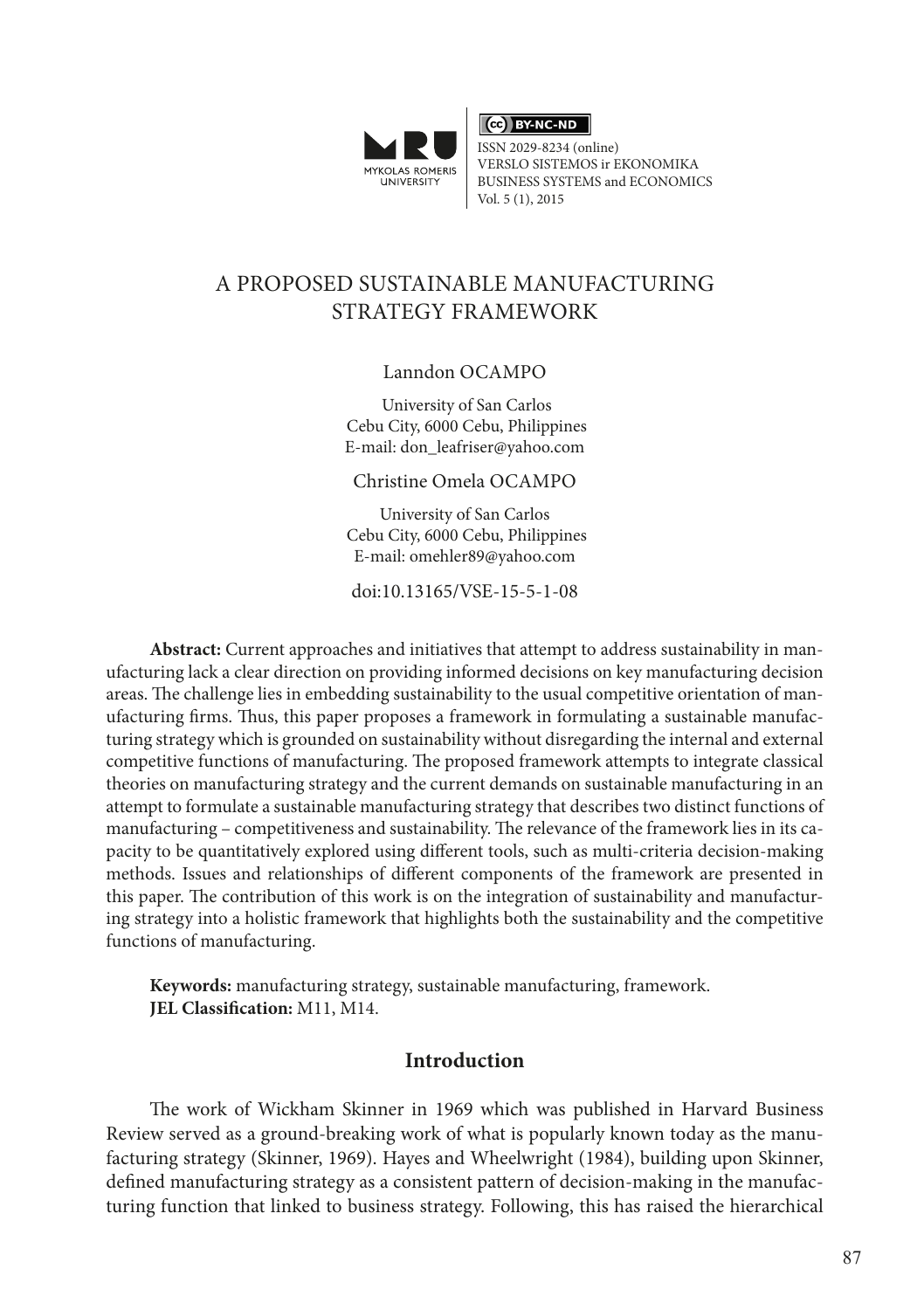top-down strategy framework of Skinner which links corporate strategy to business strategy and links business strategy to manufacturing strategy. As a hierarchical structure, the framework permits consistency of corporate strategy and manufacturing strategy. This classical framework was impressive and widely accepted as it eventually became the guidelines of later frameworks emerging in this field (Hayes and Wheelwright, 1984; Wheelwright, 1984; Kotha and Orne, 1989; Hallgren and Olhager, 2006). Domain scholars agree that manufacturing strategy does not only support business strategy, i.e., its internal function, but it also translates manufacturing firms' strengths and resources into opportunities in the market, i.e., its external function (Wheelwright, 1984). This draws manufacturing strategy into various discussions between scholars and practitioners of this field.

It was further agreed that a manufacturing strategy could only support business strategy if a sequence of decisions over structural and infrastructural categories is consistent over a considerable amount of time (Wheelwright, 1978). Structural decisions, such as process technology, facilities, capacity and vertical integration, forge long-term impacts to the organization and require a huge amount of investments. Infrastructural decisions, on the other hand, such as organization, manufacturing planning and control, quality, new product introduction and human resources, are strategic and require less investment at one point in time, but changes are too costly when certain decisions are already in place. When decisions are consistent over these decision categories, manufacturing strategy develops a set of manufacturing capabilities which are aligned to the competitive priority carried out by the business strategy. The set of competitive priorities assumed by the business unit is a convergence of both corporate strategy and business position – market or technology-leader – intended to gain advantage over its competitors. This entire concept of manufacturing strategy has been established and empirically tested over decades of research and practical applications. However, recent observation criticizes this field over its lack of progress in theory-building, empirical studies and integration with recent approaches (Gonzalez, et al., 2012), especially with the current demands for sustainability.

Emerging concerns towards environmental degradation, resource consumption and social equity in the past four decades or so, the concept of sustainable development became central to development discourses and policy formulation. The pattern of technological development, for instance, has been recently linked to the sustainable development agenda such that appropriate and clean technologies that conform to environmental and social demands must be highly prioritized (Ocampo, 2015). One significant pivot to sustainability is the manufacturing sector (Joung, et al., 2013) due to its high volume of resource consumption, increasing annual introduction of new products that relatively require a high amount and generation of materials, energy and wastes, increasing volume of emissions throughout product life cycles and the collective effect of manufactured products and manufacturing processes to immediate stakeholders (Ocampo and Clark, 2014a). Sustainable manufacturing enables the development of products and processes that address environmental stewardship, economic growth and social well-being, simultaneously. Thus, manufacturing firms at present are confronted with relevant issues of developing manufacturing strategy on one hand and addressing sustainable manufacturing on the other hand. Recent frameworks seem to disintegrate these two issues and limited information is available on approaches that link them together. The framework developed by Hallgren and Olhager (2006) provides a quantitative approach in developing a manufacturing strategy from the perspectives of Skinner (1969) and Wheelwright (1984). On the other hand, the conceptual frameworks of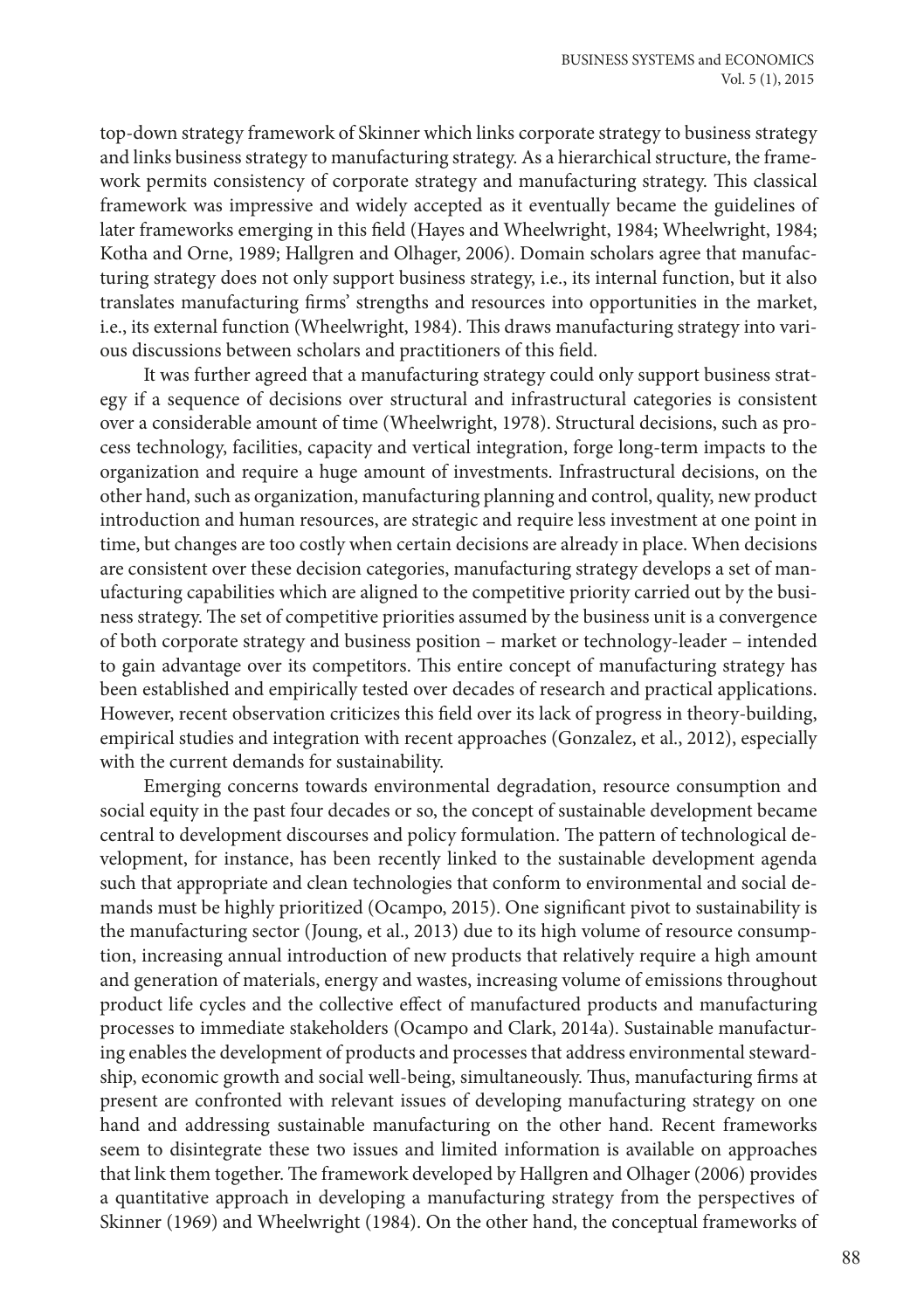Azapagic (2003), Reich-Weiser et al., (2008) and Subic et al., (2012) on sustainable manufacturing failed to deal with the competitive function of manufacturing – the notion that manufacturing must create the capabilities of the organization.

Johansson and Winroth (2010) performed a plausible attempt in integrating these two approaches which explored the impact of stakeholders' concerns for the environment to the manufacturing strategy formulation process. The framework incorporates the insights of the works of Wheelwright (1984), Hayes and Pisano (1996) and Hallgren and Olhager (2006) and the stakeholders' interests described in sustainability literature. Johansson and Winroth (2010) emphasized that incorporating environmental issues alters the policy areas of all decision categories and requires environmental performance as a competitive strategy. The work culminates with guidelines and recommendations on the changes in policy areas of decision categories. Despite of this integration, the framework of Johansson and Winroth (2010) failed to holistically integrate sustainability and manufacturing strategy from various perspectives that have been known to influence manufacturing decisions, e.g., firm size, strategic stances, stakeholders' interests, etc. Thus, this paper provides a theoretical framework that advances the state of the art of knowledge in manufacturing strategy and sustainability. The theoretical framework is designed to cover the entire spectrum of these areas at a firm level. The objective is to propose a conceptual framework that links these two areas in an attempt to quantitatively determine the decisions that must be made in order to develop a sustainable manufacturing strategy. The contribution of this work is the integration of manufacturing strategy and sustainable manufacturing that guides manufacturing decisionmakers in developing a sustainable manufacturing strategy.

#### **Sustainability**

Sustainable development, as defined from the famous report of the United Nations World Commission on Environment and Development (WCED) in 1987, is "a development that meets the needs of the present without compromising the ability of future generations to meet their own needs" (Brundtland, 1987). One potential key to the pursuit of sustainable development is sustainable manufacturing (Rosen and Kishawy, 2012). Manufacturing sector has a strong leverage on sustainability due to an inherent high volume of resource consumption, increasing number of new products that are introduced annually that relatively require high levels of energy and materials consumed and wastes generated. Manufacturing processes and their resulting products impose an adverse immediate impact on the community.

Efforts that address sustainable manufacturing at present could be divided into two major groups: (1) management, and (2) design and engineering. Management of sustainable manufacturing includes systems approaches, such as environmental collaboration in the supply chain (Zailani, et al., 2012), product life cycle assessment (Heijungs, et al., 2010), eco-design (Rosen and Kishawy, 2012), environmental purchasing (Zailani, et al., 2012), etc. Design and engineering efforts on sustainable manufacturing involve techniques and approaches that address materials, energy and wastes (Yuan and Dornfeld, 2009; Yuan, et al., 2012; Despeisse, et al., 2013; Smith and Ball, 2012). However, these two approaches at present detach themselves from competitive strategies of the firm. The link between these approaches and the internal and external functions of manufacturing in creating competitive advantages remains unclear.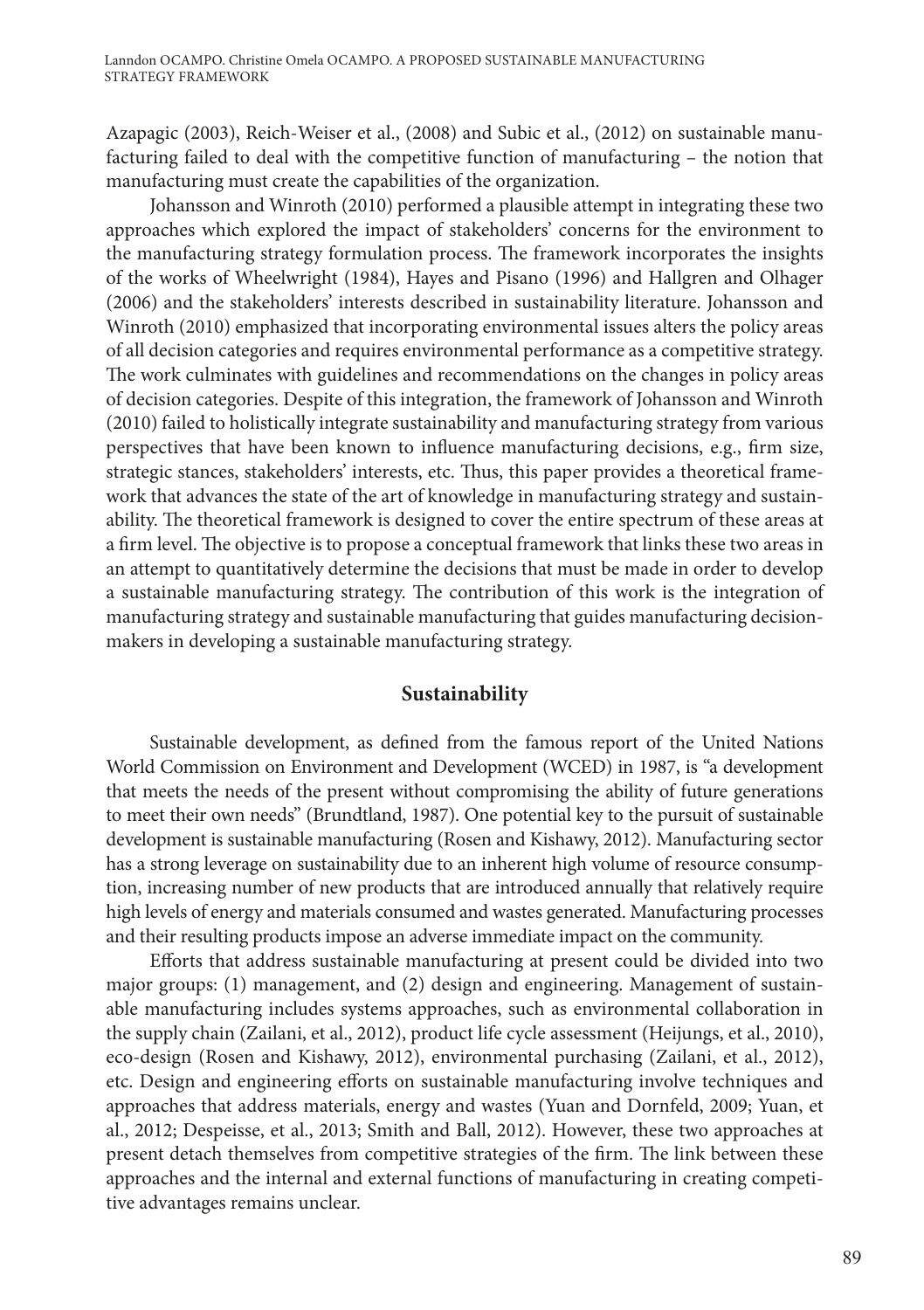One enabling factor toward sustainable manufacturing is the presence of stakeholders' interests. Sustainability is only achieved when interests of different stakeholders, such as the government, customers, suppliers, community, competitors, shareholders, employees and consumers, are satisfied (Theyel and Hofmann, 2012). A framework proposed by Ocampo and Clark (2014a) illustrates the role of stakeholders as drivers in selecting sustainable manufacturing strategy, as shown in Figure 1. This notion of satisfying stakeholders' interests along with the strategic activities of a manufacturing firm promotes complexity in decisionmaking over various decision areas such that a relevant framework must be available to provide guidance in addressing this complex scenario.





Source: Ocampo and Clark (2014a) Source: Ocampo and Clark (2014a)

# **Theoretical Framework**

nent theories that are tested and validated by previous researches. These theories came from manufacturing strategy and sustainable manufacturing. Figure 2 shows the theoretical ramework of this work. This indicated, these two nexts seem to be disintegrated and significant attempts have been made to provide some links on these fields. The upper right-hand corner of the framework shows the top-down hierarchical framework proposed by Skinner (1969) and supported primarily by Wheelwright (1984). It shows that manufacturing strat-Egy supports business strategy and business strategy supports corporate strategy, as went.<br>The feedback loops of manufacturing strategy to business and corporate strategies were proposed by Fine and Hax (1985) and Pun (2004) and supported empirically by Ward et al. (1996) and Gonzalez et al. (2012). These loops provide mechanisms that would update both From these approaches, a theoretical framework could be structured from the promiframework of this work. As indicated, these two fields seem to be disintegrated and signifiegy supports business strategy and business strategy supports corporate strategy, as well. levels of strategies regarding the status of the manufacturing function.

The feedback loops of manufacturing strategy to business and corporate strategies were Manufacturing strategy had been known to have generic types and each type has, to a certain extent, particular sets and policy areas considered in making manufacturing decisions. These generic types of manufacturing strategy were comprehensively reviewed by and Roth (1994). Further evaluation and support was done by Frohlich and Dixon (2001), Sweeney (1991) but were popularly known in 1994, following the work published by Miller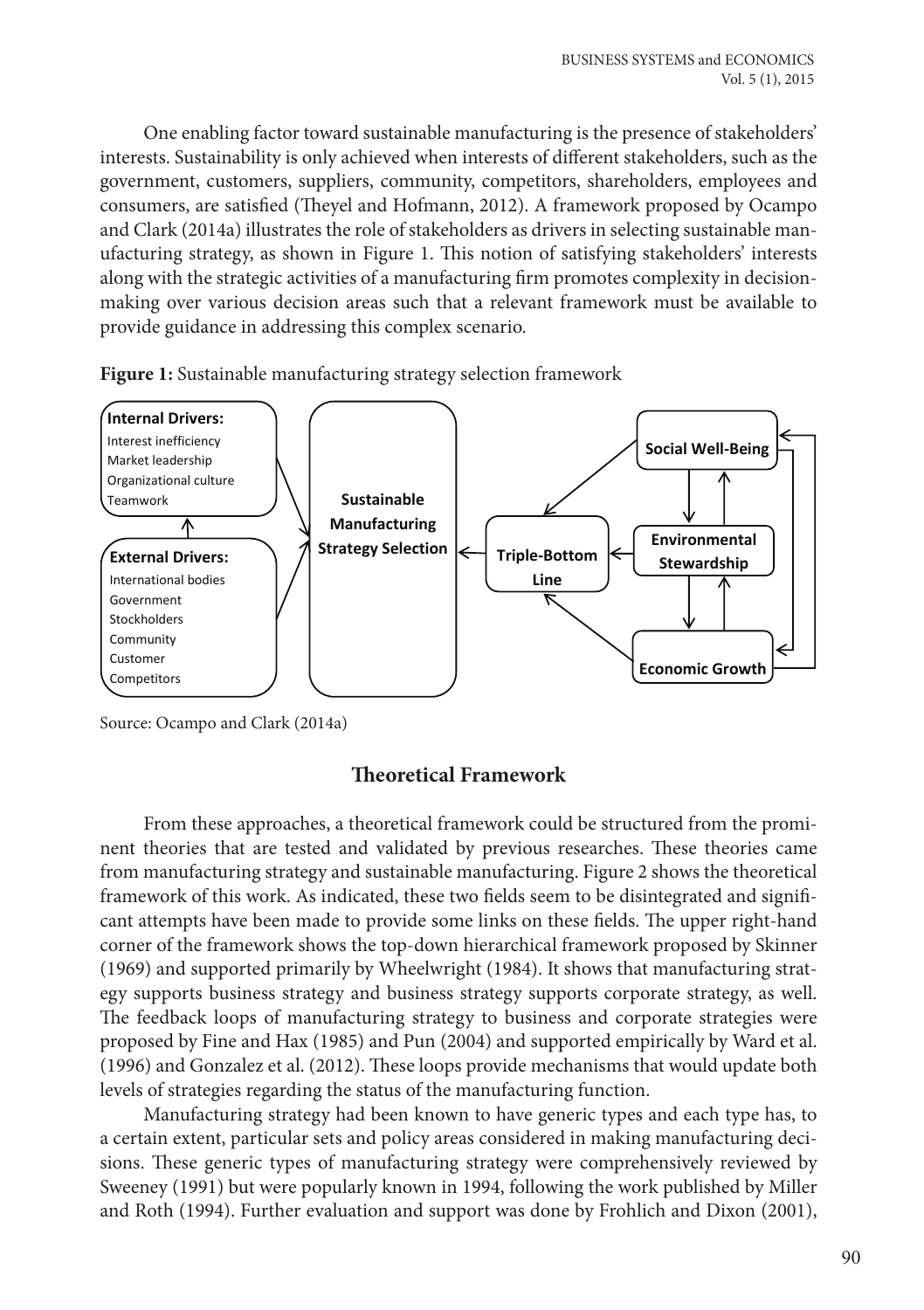following the similar taxonomies with Miller and Roth (1994). Taxonomies were classified as caretakers, marketeers and innovators. A particular manufacturing strategy type forges a set of policies that characterizes manufacturing decision categories. Consistency was achieved in literature





Source: created by the author

regarding the types of these decision areas. These areas can be categorized into structural and infrastructural categories (Wheelwright, 1984; Hallgren and Olhager, 2006). Consistent pattern of decisions over these nine decision categories would develop a set of manufacturing capabilities or competitive priorities, which is also consistent with the business strategy. Works of Wheelwright (1978; 1984), Fine and Hax (1985), Ward et al. (1996)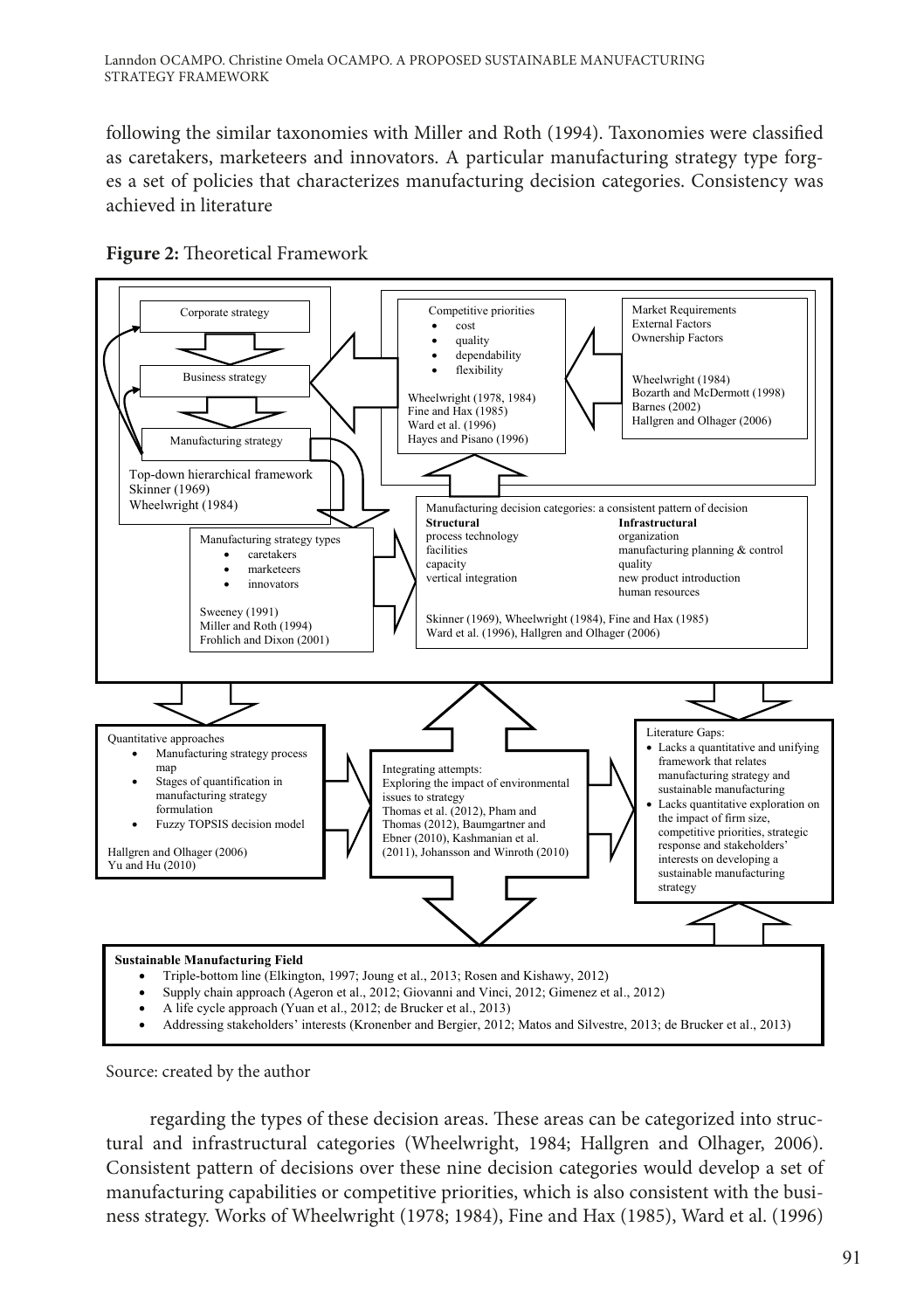and Hayes and Pisano (1996) are consistent with the four competitive priorities: cost, quality, dependability and flexibility. Ocampo and Clark (2014b) were able to show that a mix of these competitive priorities has an impact to firm sustainability. Additionally, by varying priorities of these competitive capabilities, manufacturing firms can make a trade-off on sustainability dimensions (Ocampo and Clark, 2014b). The set of competitive priorities a business strategy determines came from market requirements and some external factors. For instance, in a semiconductor manufacturing industry where quality is mostly the objective of the market followed by flexibility, dependability and cost, business strategy must aim to address this market requirement. Thus, the manufacturing function must make decisions to support this requirement and at the same time provides an opportunity for a competitive position in the market.

The second part of the framework introduces the field of sustainable manufacturing. Some important concepts are relevant in this field. For instance, the triple-bottom line approach embodies the framework of sustainability (Elkington, 1997). Manufacturing products and process must not harm the environment and the society and at the same time must be economically sound. These three areas, i.e., environment, economy and society, must be simultaneously considered so that sustainability is achieved. A manufacturing organization is hardly sustainable if upstream suppliers and downstream customers are not placed in the equation (Ageron, et al., 2012). Materials, energy and wastes must be critically analysed throughout supply chains, not on individual manufacturing plants alone. This enhances collaboration and some economy of scale with regards to the efforts of manufacturing firms in driving toward sustainable manufacturing. Likewise, product and process design for sustainability must be considered throughout the product's life cycle stages (Yuan, et al., 2012). Environmental and societal impact of the product and its manufacturing processes must not be contextualized within manufacturing gates alone, but must extend from cradle to grave so that all stages are considered. Lastly, following the notion of triple-bottom, considerable effort has been placed with regards to research on the impact of stakeholders' interest to sustainability of manufacturing firms (Theyel and Hofmann, 2012; Matos and Silvestre, 2013; de Brucker, et al., 2013). Theyel and Hofmann (2012) emphasized that aside from pressures imposed by stakeholders on the firm, stakeholders, on the other hand, help manufacturing firms in decision-making, especially on environmental and societal issues through their perspectives, experiences and resources. These approaches of a triple-bottom line, supply chain and product life cycle perspectives and stakeholder approach constitute a systems approach to sustainability which analyses sustainability in wider and more inclusive viewpoints.

Hallgren and Olhager (2006) provided significant advances in manufacturing strategy field by introducing a quantitative framework in formulating a manufacturing strategy. However, the framework fails to consider the impact of sustainability issues in the formulation of a manufacturing strategy. Significant attempts were done in linking the two fields, such as the works of Thomas et al. (2012), Pham and Thomas (2012), Baumgartner and Ebner (2010) and Kashmanian et al. (2011). The most commendable framework that relates the frameworks of Skinner (1969) and Wheelwright (1984) to sustainable manufacturing was proposed by Johansson and Winroth (2010). Their notion could be summarized into two forms: (1) to embed environmental concerns into manufacturing strategy, environmental performance should be a competitive priority, and (2) when environmental issues are to be linked with manufacturing strategy, manufacturing decision categories would be al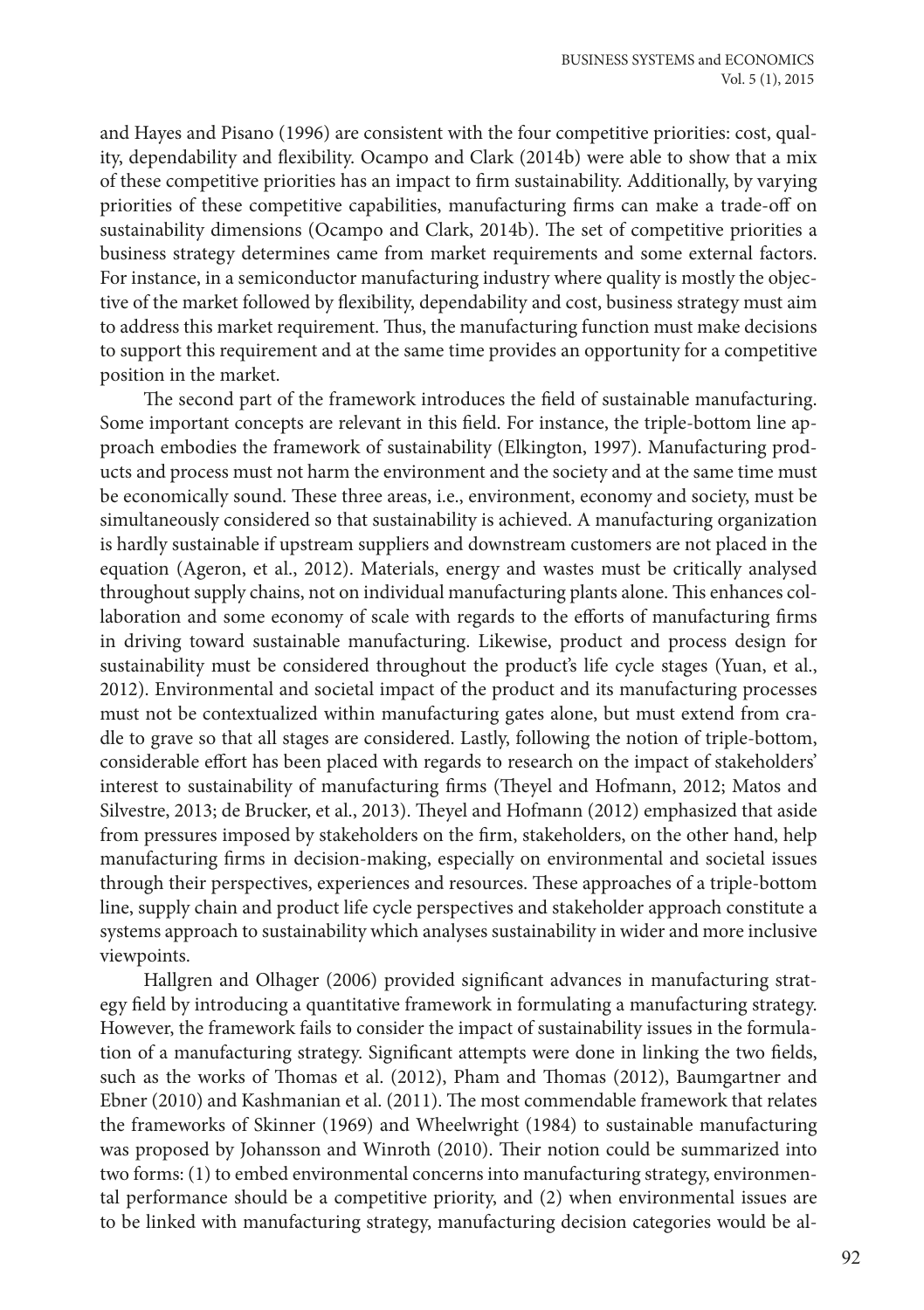tered to accommodate policy areas that would be aligned to environmental performance. However, the framework of Johansson and Winroth (2010) lacks a quantitative approach in modelling decisions when sustainability concerns are to be considered. Upon review of the connecting concepts of the theoretical framework, significant research gaps are known. Current knowledge lacks a quantitative unifying framework that systematically integrates sustainable manufacturing and manufacturing strategy fields. Using quantitative models, the framework must provide insights on how decisions must be made in developing a sustainable manufacturing strategy. This framework would attempt to explore several issues, such as the impact of firm size, competitive priorities, strategic response and stakeholders' interests on developing a sustainable manufacturing strategy.

## **Conceptual Framework**

Since current literature provides limited information on the integration of manufacturing strategy and sustainable manufacturing, this paper provides a conceptual framework that quantitatively links these two fields. The framework systematically integrates important concepts of manufacturing strategy and sustainable manufacturing, with the goal of effectively providing comprehensive guidelines about making decisions in developing a sustainable manufacturing strategy. The conceptual framework proposed in this paper is shown in Figure 3.

The first part of the framework incorporates the top-down hierarchical approach of Skinner (1969) and Wheelwright (1984), relating corporate, business and manufacturing strategies. Embedding sustainability in an organization requires top management support and, thus, the drive to embrace it must come from corporate directives. For instance, in a semiconductor manufacturing industry, the decision of aligning manufacturing operations and products with EU's directives on Restriction of Hazardous Substance (RoHS) and Waste Electrical and Electronic Equipment (WEEE) must be motivated from top management. Otherwise, support on resources and pertinent manufacturing policies would likely fail. Aside from the top-down approach of Skinner (1969) and Wheelwright (1984), the framework also incorporates the feedback loops introduced by Fine and Hax (1985) and Pun (2004). Business strategy is classified as market-oriented and technology-oriented and this orientation would have an impact to the decisions made by the manufacturing function. Technology-oriented business approach tends to focus on decisions that advocate advanced process technologies in order to lead technological innovation. Market-oriented approach, on the other hand, explores what satisfies customers and how they could be addressed by manufacturing decisions. Unlike with the former taxonomies on manufacturing strategy, the proposed framework integrates former taxonomies, such as caretaker, marketeer and innovator (Miller and Roth, 1994) and with the orientation of the firm toward sustainability (Johansson and Winroth, 2010). With this, three strategic responses are identified, such as stakeholder-oriented, market-oriented and sustainability-oriented, and these responses are arranged in an increasing degree of acceptance on sustainability approaches. Similar with the routes defined by Sweeney (1991), the framework introduces two routes on sustainability: the first one is the stakeholder-oriented  $\rightarrow$  market-oriented  $\rightarrow$  sustainability-oriented route, and the second one is the stakeholder-oriented → sustainability-oriented route. Each of these strategic responses would characterize a set of manufacturing decision categories. The framework maintains the nine (9) decision areas, but also incorporates the insights of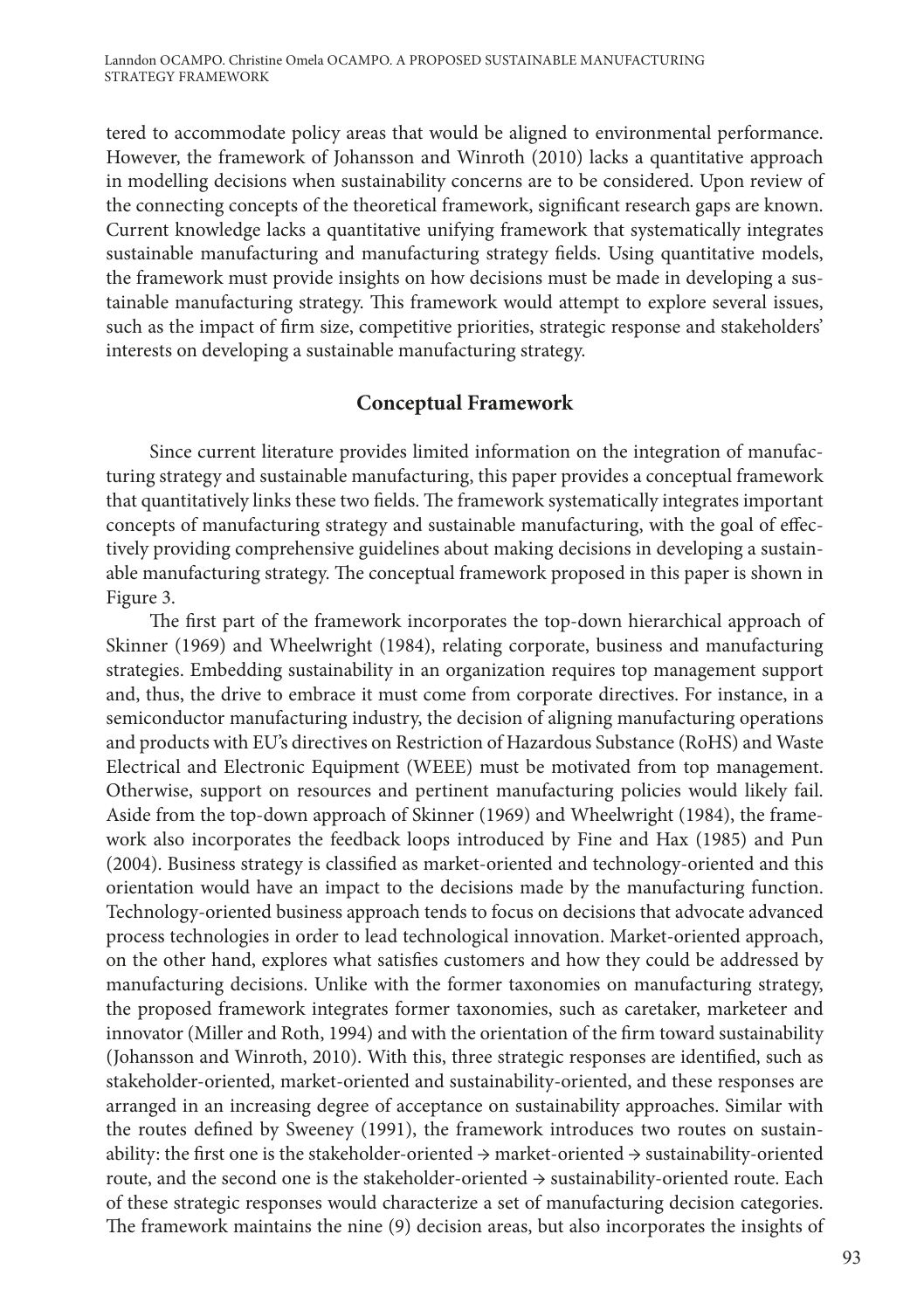Johansson and Winroth (2010) on the impact of sustainability issues on decision categories. Unlike with former approaches that consider decision areas as independent of each other, the proposed framework considers causal relationships of these areas. For instance, the direction of vertical integration, either upward or downward supply chain, would have an impact on the structure of the organization.





Source: created by the author

Unlike former notions that manufacturing strategy and business strategy are motivated by market requirements, a sustainable manufacturing strategy must incorporate the interests of different stakeholders, as described by Theyel and Hofmann (2012). These interests impact the strategic responses of manufacturing firms toward sustainability. For instance, demanding interests of government, such as in regulations, policies, penalties and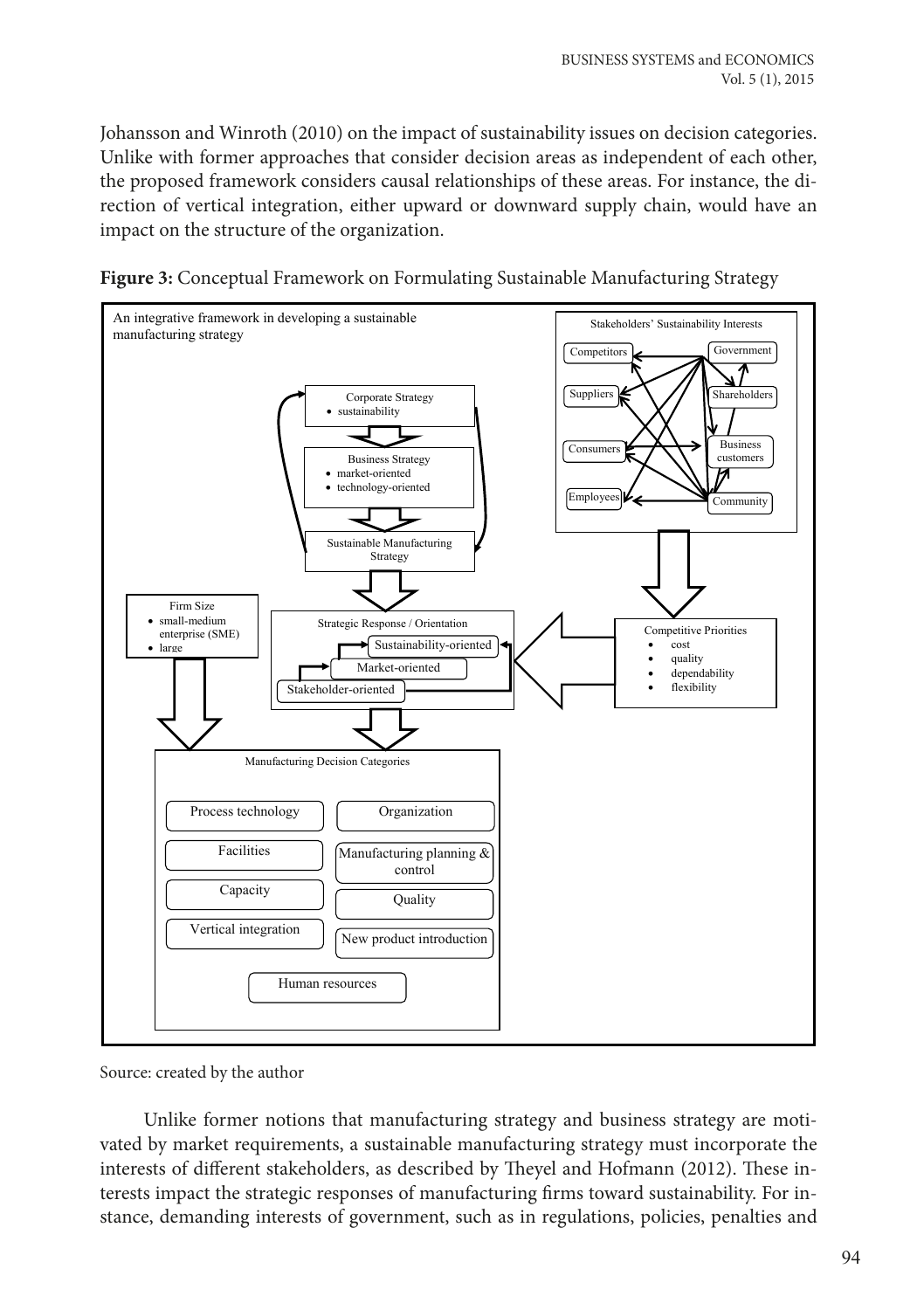taxes, with increasing demands of customers and consumers could motivate manufacturing firms from a stakeholder-oriented stance to a market-oriented stance. This implies another set of decisions in different manufacturing decision areas.

The interaction of stakeholders' interests also frames the set of competitive priorities that must be satisfied by the manufacturing decisions of the firm. Thus, decision categories are not only affected by the strategic responses of firms, but are also motivated by the set of competitive priorities developed by this interaction. For instance, increasing environmental government regulations could enforce quality as the competitive priority of an industry. To address this priority, manufacturing firms must make a pattern of decisions that would improve monitoring of the environmental impact and performance of products. Furthermore, firm size could have a significant impact on these manufacturing decision areas. Small and medium enterprises (SME), with constraint primarily on the amount of resources available, would certainly make different decisions compared to the large company counterpart. The conceptual framework, as shown in Figure 3, could provide significant and interesting insights: (1) the sustainable manufacturing strategy has its foundation on supporting the competitive advantage of the firm, (2) the framework extends the traditionally market-perspective of strategy to a holistic approach which incorporates the interests of stakeholders to address sustainability, (3) stakeholders' interests are not independent but are allowed to interact, which happens in actual cases, (4) the framework explores the impact of firm size, providing opportunities to researchers and practitioners to take a look how this factor impacts manufacturing decisions and, eventually, a sustainable manufacturing strategy, (5) it also explores the impact of strategic responses of manufacturing on sustainability, creating a template of strategic responses to manufacturing decisions, (6) it also provides an opportunity to explore the relationship of competitive strategies and decision areas, and, (7) lastly, the framework is able to formulate a sustainable manufacturing strategy that is grounded on manufacturing strategy and sustainable manufacturing.

### **Conclusion**

This work progresses knowledge in two ways: (1) development of a sustainable manufacturing strategy and design of sustainability program based on consideration of both manufacturing strategy and sustainable manufacturing fields, and (2) development of a framework used to guide decision-makers in sustainable manufacturing strategy development with relevant issues, such as firm size, competitive priority, strategic response and stakeholders' interests. Specifically, interesting insights are the following ones: (1) the sustainable manufacturing strategy supports the competitive advantage of the firm, (2) the framework extends the traditionally market-perspective of strategy to a holistic approach which incorporates the interests of stakeholders to address sustainability, (3) stakeholders' interests are not independent but are allowed to interact with each other, which happens in actual cases, (4) the framework explores the impact of firm size which other researchers failed to consider, (5) it also explores the impact of strategic responses of manufacturing on sustainability, (6) it also provides an opportunity to explore the relationship of competitive strategies and decision areas, (7) the conceptual framework relates a sustainable manufacturing strategy to best practices developed today. Several studies could be extended from this framework: (i) empirical studies using factor analysis or structural equation model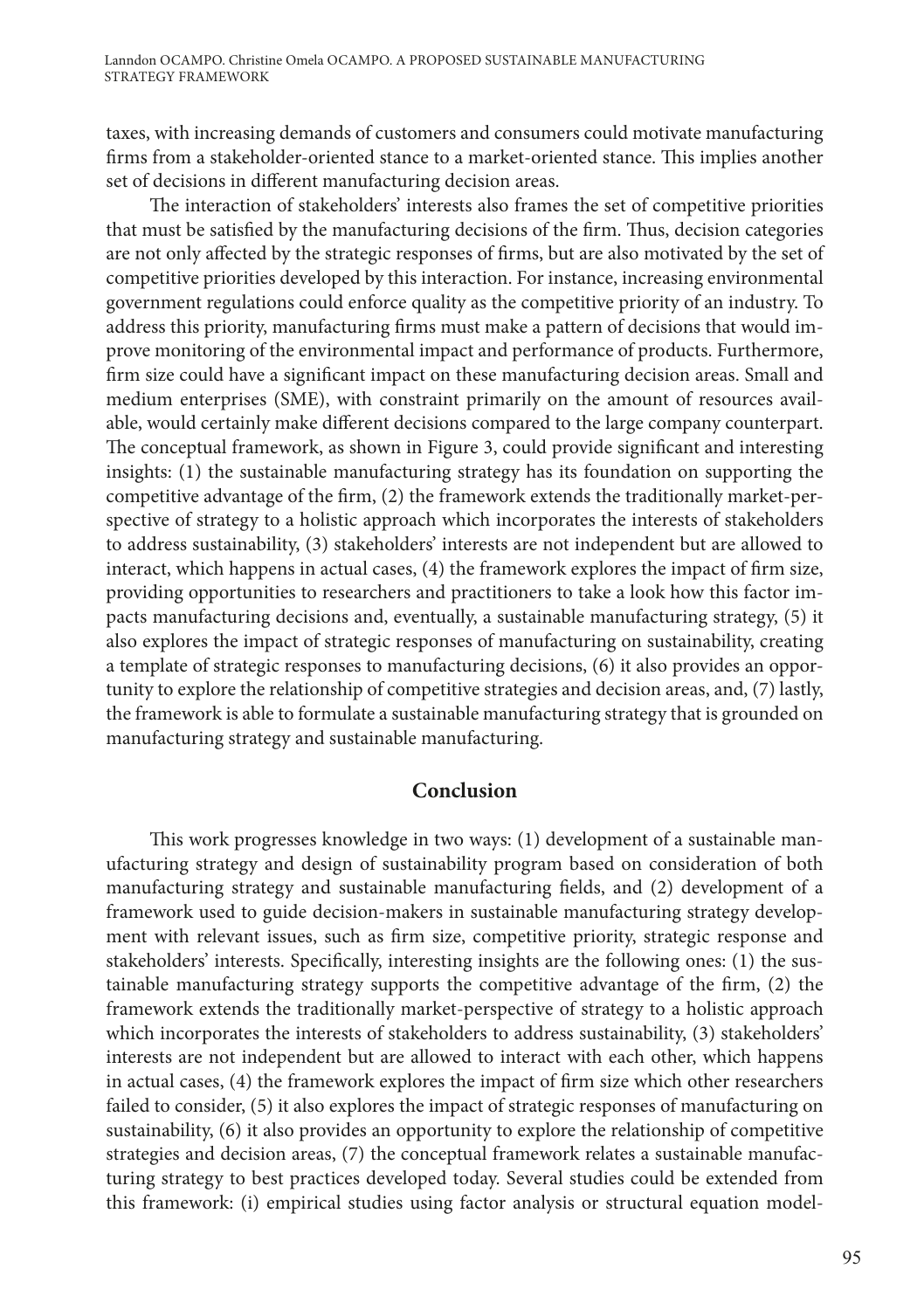ling (SEM) must be conducted to test the validity of the proposed framework; (ii) development of a content sustainable manufacturing strategy using multi-criteria decision methods (MCDM) is seen as a fruitful work which creates a set of decisions on key manufacturing decision areas. A promising MCDM framework that holistically captures uncertainty in group decision-making was presented by Ocampo and Clark (2014c); (iii) optimization studies using multi-objective techniques of allocating firm's resources on the resulting manufacturing decisions; and (iv) sequencing of firm's strategic decisions using artificial neural networks or meta-heuristic algorithms.

### **Acknowledgment**

I am thankful for the insightful comments of the reviewers and the editor of this journal who helped me to improve the quality of this paper. I am grateful to the Ph.D. financial support of the Engineering Research and Development for Technology (ERDT) Program of the Department of Science and Technology, Republic of the Philippines.

#### **References**

- Ageron, B., Gunasekaran, A., and Spalanzani, A. (2012). Sustainable Supply Chain Management. An Empirical Study. *International Journal of Production Economics*, 140(1): 168-182.
- Azapagic, A. (2003). Systems Approach to Corporate Sustainability: A General Management Framework. *Process Safety and Environmental Protection*, 81(5): 303-316.
- Barnes, D. (2002). The Complexities of the Manufacturing Strategy Formation Process in Practice. *International Journal of Operations and Production Management*, 22(9/10): 1090-1111.
- Baumgartner, R.J., and Ebner, D. (2010). Corporate Sustainability Strategies: Sustainability Profiles and Maturity Levels. *Sustainable Development*, 18(2): 76-89.
- Bozarth, C., and McDermott, C. (1998). Configurations in Manufacturing Strategy: A Review and Directions for Future Research. *Journal of Operations Management*, 16(4): 427-439.
- Brundtland, G.H. (1987). *Report of the World Commission on Environment and Development: Our Common Future*. Oxford, UK: Oxford University Press.
- de Brucker, K., Macharis, C., and Verbeke, A. (2013). Multi-criteria Analysis and the Resolution of Sustainable Development Dilemmas: A Stakeholder Management Approach. *European Journal of Operational Research*, 224(1): 122-131.
- Despeisse, M., Oates, M.R., and Ball, P.D. (2013). Sustainable Manufacturing Tactics and Cross-Functional Factory Modelling. *Journal of Cleaner Production*, 42: 31-41.
- Elkington, J. (1997). *Cannibals with Forks: The Triple Bottom Line of 21st Century Business*. Oxford: Capstone.
- Fine, C.H., and Hax, A.C. (1985). Manufacturing Strategy: A Methodology and an Illustration. *Interfaces*, 15(6): 28-46.
- Frohlich, M.T., and Dixon, J.R. (2001). A Taxonomy of Manufacturing Strategies Revisited. *Journal of Operations Management*, 19(5): 541-558.
- Gimenez, C., Sierra, V., and Rodon, J. (2012). Sustainable Operations: Their Impact on the Triple Bottom Line. *International Journal of Production Economics*, 140(1): 149-159.
- Giovanni, P.D., and Vinzi, V.E. (2012). Covariance versus Component-Based Estimations of Performance in Green Supply Chain Management. *International Journal of Production Economics*, 135(2): 907-916.
- Gonzalez, M.E., Quesada, G., and Mora-Monge, C. (2012). An International Study on Manufacturing Competitive Priorities. *Journal of Management Policy and Practice*, 13(3): 116-128.
- Hallgren, M., and Olhager, J. (2006). Quantification in Manufacturing Strategy: A Methodology and Illustration. *International Journal of Production Economics*, 104(1): 113-124.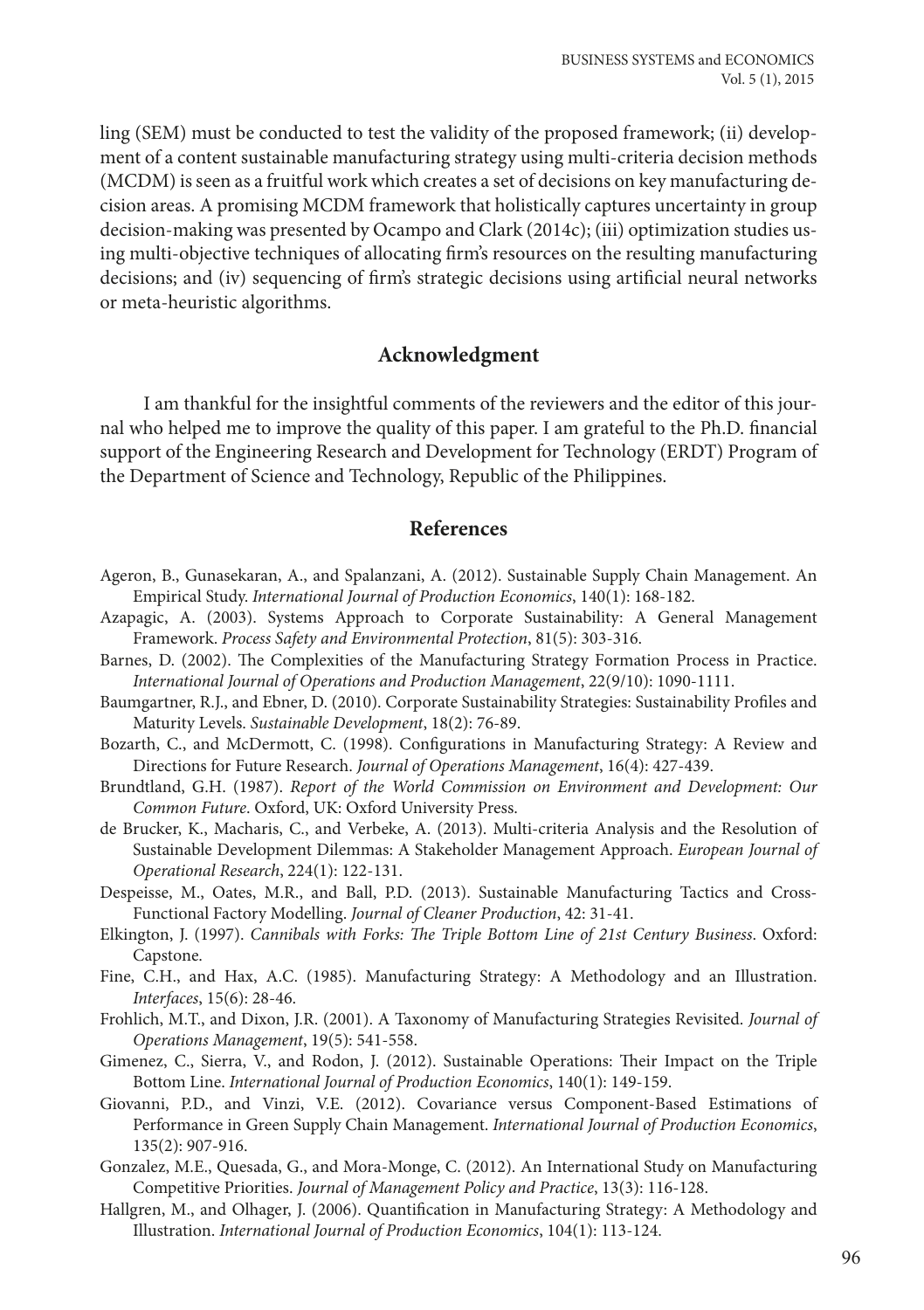- Hayes, R.H., and Pisano, G.P. (1996). Manufacturing Strategy: At the Intersection of Two Paradigm Shifts. *Production and Operations Management*, 5(1): 25-41.
- Hayes, R.H., and Wheelwright, S.C. (1984). *Restoring Our Competitive Edge: Competing through Manufacturing*. New York: John Wiley and Sons.
- Heijungs, R., Huppes, G., and Guinee, J.B. (2010). Life Cycle Assessment and Sustainability Analysis of Products, Materials and Technologies: Toward a Scientific Framework for Sustainability Life Cycle Analysis. *Polymer Degradation and Stability*, 95(3): 422-428.
- Johansson, G., and Winroth, M. (2010). Introducing Environmental Concern in Manufacturing Strategies: Implications for the Decision Criteria. *Management Research Review*, 33(9): 877-899.
- Joung, C.B., Carrell, J., Sarkar, P., and Feng, S.C. (2013). Categorization of Indicators for Sustainable Manufacturing. *Ecological Indicators*, 24: 148-157.
- Kashmanian, R.M., Wells, R.P., and Keenan, C. (2011). Corporate Environmental Sustainability Strategy: Key Elements. *Journal of Corporate Citizenship*, 44: 107-130.
- Kronenberg, J., and Bergier, T. (2012). Sustainable Development in a Transition Economy: Business Case Studies from Poland. *Journal of Cleaner Production*, 26: 18-27.
- Kotha, S., and Orne, D. (1989). Generic Manufacturing Strategies: A Conceptual Synthesis. *Strategic Management Journal*, 10(3): 211-231.
- Matos, S., and Silvestre, B.S. (2013). Managing Stakeholder Relations when Developing Sustainable Business Models: The Case of the Brazilian Energy Sector. *Journal of Cleaner Production*, 45: 61-73.
- Miller, J.G., and Roth, A.V. (1994). A Taxonomy of Manufacturing Strategies. *Management Science*, 40(3): 285-304.
- Ocampo, L., and Clark, E. (2014a). Developing a Framework for Sustainable Manufacturing Strategies Selection. *DLSU Business and Economics Review*, 23(2): 115-131.
- Ocampo, L., and Clark, E. (2014b). An AHP-MOLP Approach on Prioritizing Competitive Strategies toward Sustainable Business. *International Journal of Industrial Engineering and Management*, 5(2): 95-106.
- Ocampo, L., and Clark, E. (2014c). A Framework for Capturing Uncertainty of Group Decision-making in the Context of the Analytic Hierarchy/Network Process. *Advances in Industrial Engineering and Management*, 3(3): 7-16.
- Ocampo, L. (2015). Technology and Its Implications toward Sustainable Development. *Advances in Industrial Engineering and Management*, 4(1): 29-36.
- Pham, D.T., and Thomas, A.J. (2012). Fit Manufacturing: A Framework for Sustainability. *Journal of Manufacturing Technology Management*, 23(1): 103-123.
- Pun, K.F. (2004). A Conceptual Synergy Model of Strategy Formulation for Manufacturing. *International Journal of Operations and Production Management*, 24(9/10): 903-928.
- Reich-Weiser, C., Vijayaraghavan, A., and Dornfeld, D. (2008). Metrics for Sustainable Manufacturing. In: Proceedings of the 2008 International Manufacturing Science and Engineering Conference, Illinois.
- Rosen, A., and Kishawy, H. (2012). Sustainable Manufacturing and Design: Concepts, Practices and Needs. *Sustainability*, 4(2): 154-174.
- Skinner, W. (1969). Manufacturing-Missing Link in Corporate Strategy. *Harvard Business Review*, 47: 136-145.
- Smith, L., and Ball, P.D. (2012). Steps towards Sustainable Manufacturing through Modelling Material, Energy and Waste Flows. *International Journal of Production Economics*, 140(1): 227-238.
- Subic, A., Shabani, B., Hedayati, M., and Crossin, E. (2012). Capability Framework for Sustainable Manufacturing of Sports Apparel and Footwear. *Sustainability*, 4(9): 2127-2145.
- Sweeney, M.T. (1991). Towards a Unified Theory of Strategic Manufacturing Management. *International Journal of Operations and Production Management*, 11(8): 6-23.
- Theyel, G., and Hofmann, K. (2012). Stakeholder Relations and Sustainability Practices of US Small and Medium-Sized Manufacturers. *Management Research Review*, 35(12): 1110-1133.
- Thomas, A., Francis, M., John, E., and Davies, A. (2012). Identifying the Characteristics for Achieving Sustainable Manufacturing Companies. *Journal of Manufacturing Technology Management*, 23(4): 426-440.